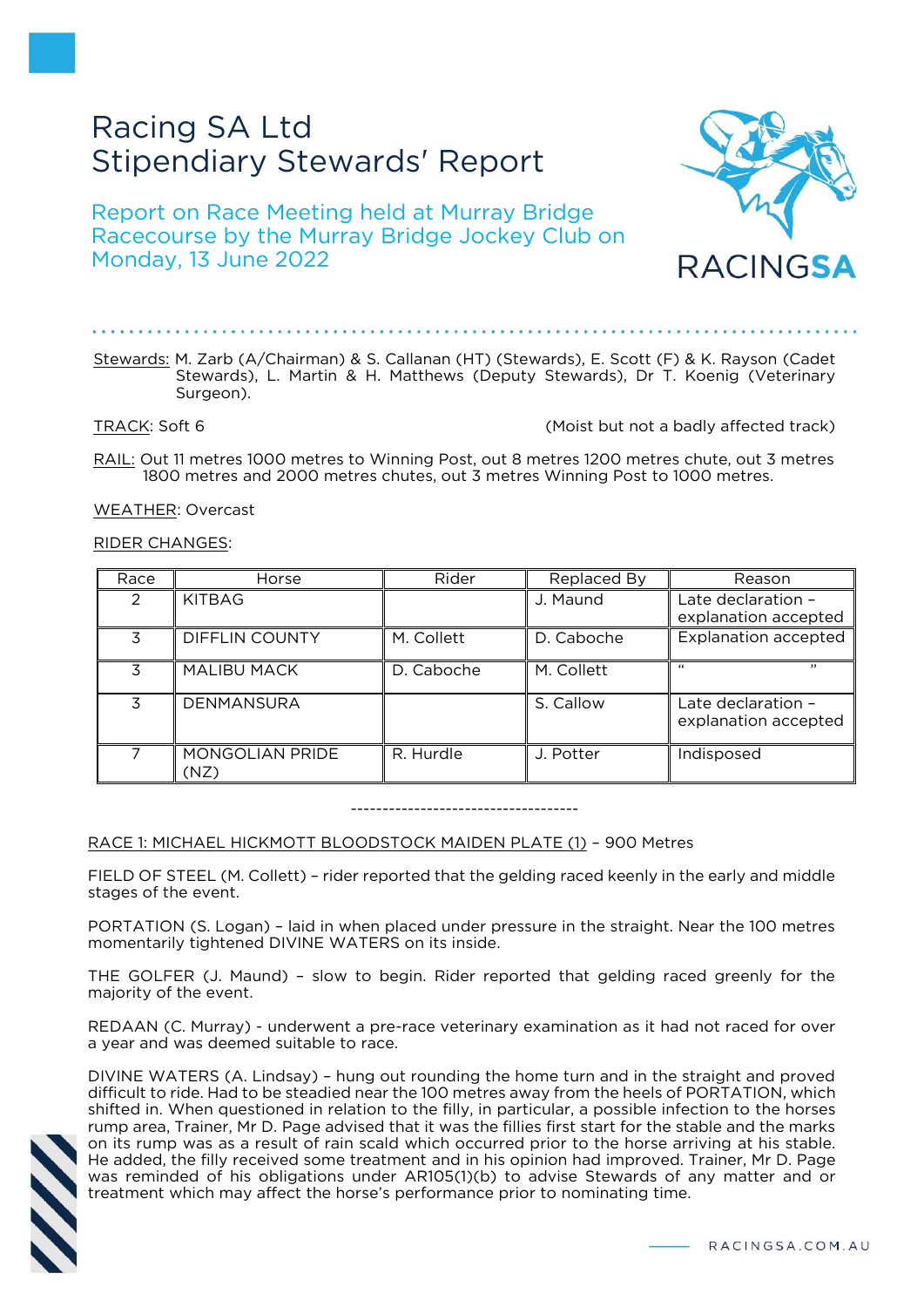# RACE 1: MICHAEL HICKMOTT BLOODSTOCK MAIDEN PLATE (1) – 900 Metres (cont'd)

FLYING BARTY (B. Price) – fractious in the barriers, reared as the gates opened, bumped its head on the top partition and lost considerable ground (seven lengths). A post-race veterinary examination revealed no visible abnormalities. Trainer, Mr W. Clarken was advised that the filly must perform to the Stewards' satisfaction in an Official Barrier Trial prior to a future race start.

BORN TO RUN (J. Holder) - late scratching by order of the Stewards at 9.40 am acting on a confirmed phone call from Trainer, Mr J. Hyam that the mare had discharge from its nostrils and was deemed unsuitable to race.

#### RACE 2: NOSTRADAMUS STANDING AT SPRINGFIELD FARM MAIDEN PLATE (2) – 900 Metres

NATION HERO (B. Price) – lost its off hind plate during the event. A post-race veterinary examination revealed no visible abnormalities.

KITBAG (J. Maund) – slow to begin.

MAGIC MORRISS (A. Jordsjo) – rider reported that the gelding raced greenly throughout the event. Laid in under pressure in the straight. Rider pleaded guilty to a charge under AR132(7)(a)(ii) in that she used her whip on more than five occasions prior to the 100 metres and was reprimanded. In determining penalty Stewards had regard for the totality of the use of the whip by A. Jordsjo and noted that she used it on five occasions over the final 100 metres of the event.

PEDIRKA (L. Overall) – difficult to load. Trainer, Mr S. Tootell was advised that a warning had been placed on the gelding in relation to its barrier manners.

GIFTED MISS (A. Chung) – lost its near fore plate during the event.

TOFFAMI (A. Lindsay) - difficult to load. Trainer, Mr G. Lynch was advised that a warning had been placed on the mare in relation to its barrier manners.

#### RACE 3: BAROOD STANDING AT ROSDEN PARK STUD \$3,000+GST IN 2022 MAIDEN PLATE – 1400 Metres

EAGLELOU (J. Potter) – laid in when placed under pressure over the concluding stages of the event.

WEEKEND WARRIOR (J. Maund) – passing the 1000 metres had to be steadied when tightened to the inside of RED ROOF, which shifted in and away from COVERED CALL. Rider reported that when tightened, the gelding over reacted and lost more ground than necessary.

RED ROOF (K. Crowther) – near the 1000 metres shifted in and away from COVERED CALL and tightened WEEKEND WARRIOR on its inside.

DENMANSURA (S. Callow) – saddle shifted rounding the home turn resulting in the rider having difficulty riding her mount out and as such was not tested for the majority of the straight.

SHADOW OF FOOLS (T Voorham) – hung in early in the straight.

RACE 4: WINNERS GROW AT WILLOW GROVE CLASS ONE HANDICAP – 1200 Metres

SEGAL (A. Chung) – slow into stride.

SABERMETRIC (L. Neindorf) – raced keenly in the middle stages of the event. Held up from the 400 metres and was not tested for the entire straight. A post-race veterinary examination revealed no visible abnormalities.



HUNTLEY LADY (K. Crowther) – near the 600 metres when racing keenly had to be steadied back and away from the heels of SPY COLONEL. Held up for the majority of the straight and was not tested to the line. A post-race veterinary examination revealed no visible abnormalities.

THE MARKLE SPARKLE (S. Metcalfe) – held up for the majority of the straight and was not fully tested to the line.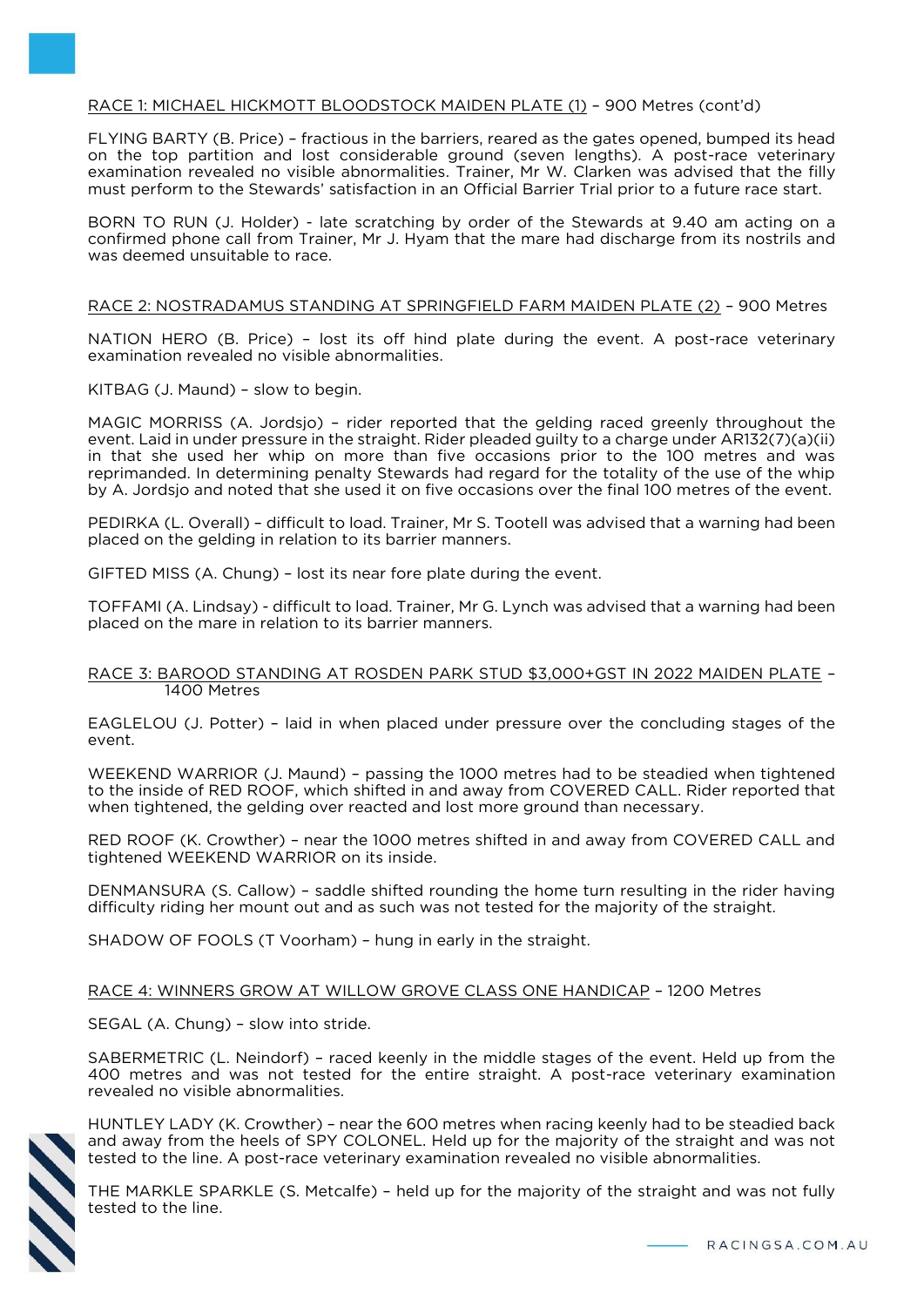#### RACE 4: WINNERS GROW AT WILLOW GROVE CLASS ONE HANDICAP – 1200 Metres (cont'd)

YELLOW IDOL (C. Jones) – held up for clear racing room from the 350 metres until near the 150 metres.

SPY COLONEL (B. Price) – raced keenly in the middle stages of the event. Near the 600 metres had to be steadied away from the heels of SABERMETRIC. Held up for clear racing room from the 450 metres until passing the 300 metres.

#### RACE 5: CORNERSTONE STUD FILLIES & MARES BENCHMARK 58 HANDICAP – 1200 Metres

LADY SIMONE (H. Yuen) – hung out under pressure in the straight.

SMART CHARGE (A. Lindsay) -- underwent a pre-race veterinary examination as it had not raced in almost a year and was deemed suitable to race.

WYNTER LADY (C. Murray) – shifted out slightly near the 400 metres and inconvenienced HEADPHONES. Shifted out approaching the 300 metres resulting in HEADPHONES having to be steadied. Laid in over the concluding stages of the event. Rider reported that near the 200 metres the mare was hanging in and he was mindful of the fact that LADY SIMONE, forward of him was hanging out; therefore he elected to shift in across the heels of LADY SIMONE to improve into a run.

EIGHT RUBIES (J. Maund) - underwent a pre-race veterinary examination as it had raced in the last seven days and was deemed suitable to race.

#### RACE 6: HOLDFAST INSURANCE BROKERS THREE-YEAR-OLD BENCHMARK 60 HANDICAP – 1400 Metres

PRINCE JOFRA (A. Lindsay) – laid in under pressure in the straight. Near the 200 metres inconvenienced DANCING STREAM.

LORD PERCY (B. Price) – held up for clear racing room over the concluding 50 metres and was not tested to the line.

RISING LEGEND (J. Holder) - jumped away awkwardly and hampered SHEZ BETTY. Rider pleaded guilty to a charge under AR132(7)(a)(ii) in that he used his whip on more than five occasions prior to the 100 metres and was fined \$100. In determining penalty Stewards had regard for the totality of the use of the whip by J. Holder and noted that he used it on six occasions over the final 100 metres of the event.

SIX FOOT SONG (T. Pannell) – held up over the final 100 metres of the event and was not tested to the line.

HALIFAX ROAD (L. Overall) – tightened at the start between GARRIRE, which shifted in and SHEZ BETTY, which shifted out. Raced wide without cover throughout the event.

DANCING STREAM (P. Gatt) – near the 200 metres was inconvenienced by PRINCE JOFRA, which shifted in slightly. Raced in restricted room over the final stages of the event.

SHEZ BETTY (B. Vorster) - jumped away awkwardly and was then taken out by RISING LEGEND, resulting in HALIFAX ROAD being tightened for room.

GARRIRE (L. Neindorf) - jumped away awkwardly, shifted in and tightened HALIFAX ROAD. Lost its off hind plate during the event. Rider pleaded guilty to a charge under AR132(7)(a)(ii) in that he used his whip on more than five occasions prior to the 100 metres and was reprimanded. In determining penalty Stewards had regard for the totality of the use of the whip by L. Neindorf and noted that he used it on three occasions over the final 100 metres of the event.

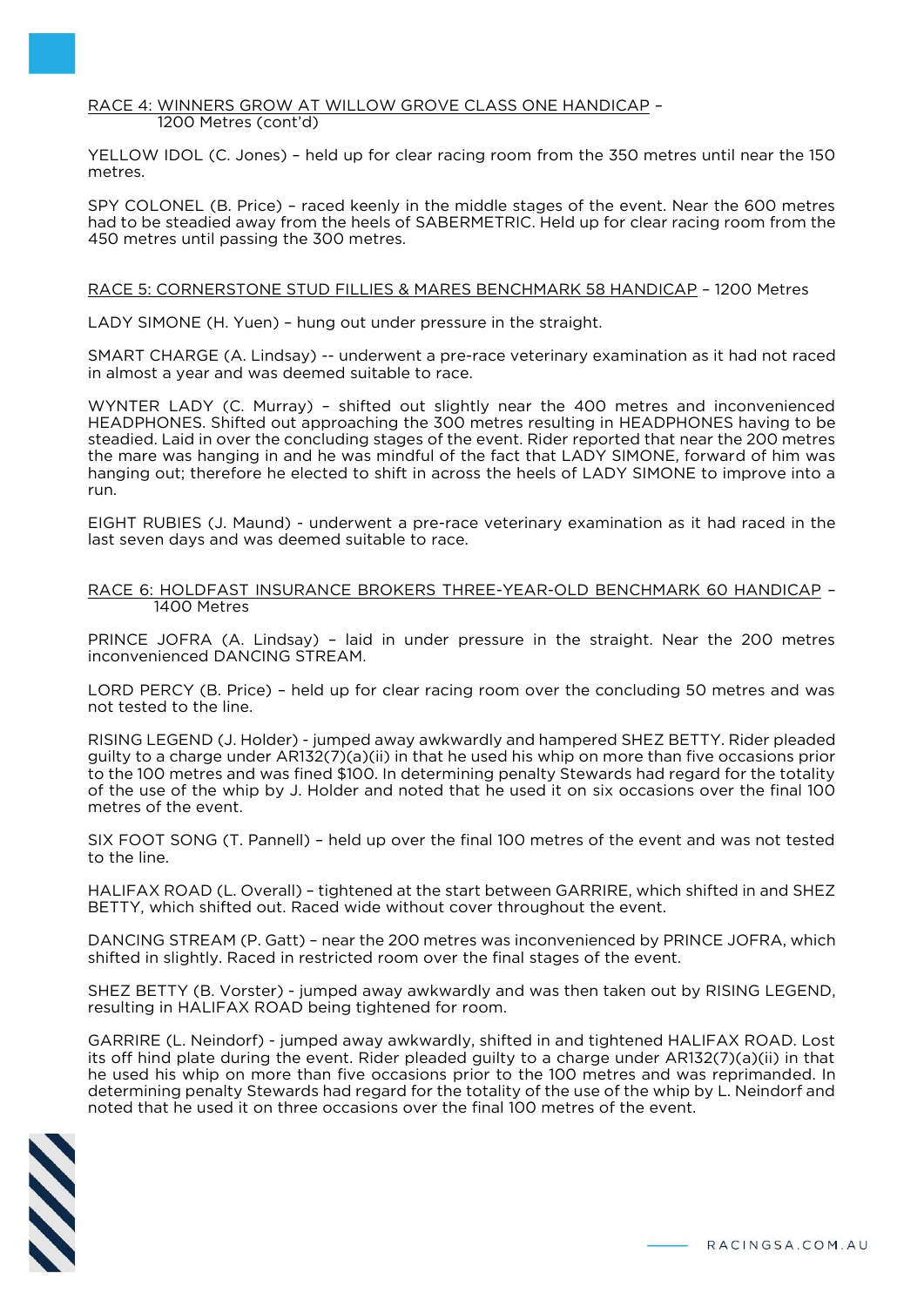## RACE 7: SAROA SUPPORTING SA OWNERS BENCHMARK 58 HANDICAP – 2500 Metres

STAYING STRONG (D. Caboche) – near the 700 metres was tightened and checked between PLAYBOY CHARLIE and CITY BEATS, which shifted out when insufficiently clear.

CITY BEATS (L. Neindorf) - rider pleaded guilty to a charge of careless riding under AR131(a), in that near the 700 metres he shifted out when insufficiently clear of STAYING STRONG resulting in that horse being tightened onto PLAYBOY CHARLIE and having to be checked. L. Neindorf was suspended from riding in races for a period to commence at midnight on Sunday, 19 June 2022 and to conclude midnight Sunday, 26 June 2022, a period of 3 meetings.

MONGOLIAN PRIDE (NZ) (J. Potter) - underwent a pre-race veterinary examination as it had raced in the last seven days and was deemed suitable to race.

JAMCRA (NZ) (A. Lindsay) – raced wide for the majority of the event. Rider pleaded guilty to a charge under AR132(6)(c) for using her whip when her horse was out of contention and was fined \$100.

SWANKYTOFF (A. Jordsjo) – upon arrival at the barriers underwent a pre-race veterinary examination which revealed the gelding to be lame in the off hind leg and was declared not suitable to race. Acting on this advice SWANKYTOFF was declared a late scratching by order of Stewards at 3.39 pm. Trainer, Ms N. Irwin was advised a Veterinary Clearance was required prior to a future trial or race.

ARASSEM (B. Price) – held up rounding the home turn.

#### RACE 8: MILL PARK WE RAISE CHAMPIONS BENCHMARK 58 HANDICAP – 900 Metres

DAUNTING MAGIC (P. Gatt) - underwent a pre-race veterinary examination as the gelding had not raced for over one year and was deemed suitable to race. Fractious in the barriers. Trainer, Mr D. Jolly was advised that a warning had been placed on the gelding in relation to its barrier manners.

JUST KAPPY (T. Pannell) - underwent a pre-race veterinary examination as the gelding was over 10 years of age and was found to be lame in the off hind leg and was declared not suitable to race. Acting on this advice JUST KAPPY was declared a late scratching by order of Stewards at 3.10pm. Trainer, Mr B. Potter was advised against nominating the horse for a future trial or race until he provides the Racing SA Veterinary Surgeon with a full veterinary history of the gelding and in any event, that a Veterinary Clearance was required prior to a future trial or race.

LOHN RANGER (B. Vorster) – held up over the concluding stages of the event and was not tested to the line. A post-race veterinary examination revealed the gelding to the lame in the near hind leg. Trainer, Mr J. Macmillan was advised that a Veterinary Clearance was required prior to a future trial or race start.

RODNEY (A. Lindsay) – raced wide without cover for the majority of the event.

EMINENT SON – late scratching by order of the Stewards at 7.45 am.

MORPHETT ROAD - late scratching by order of the Stewards at 7.45 am.

---------------------------------------

ROUTINE SWAB SAMPLES (8):

Race 1 – BELVIDERE PRINCE (winner) Race 2 – VALHALLA FELLA (winner) Race 3 – EAGLELOU (winner) Race 4 – GO BUNDLE (winner) Race 5 – ALPINE FLYER (winner) Race 6 – GARRIRE (winner) Race 7 – SMILING ASSASSIN (winner) Race 8 – MR HAVE A CHAT (winner)